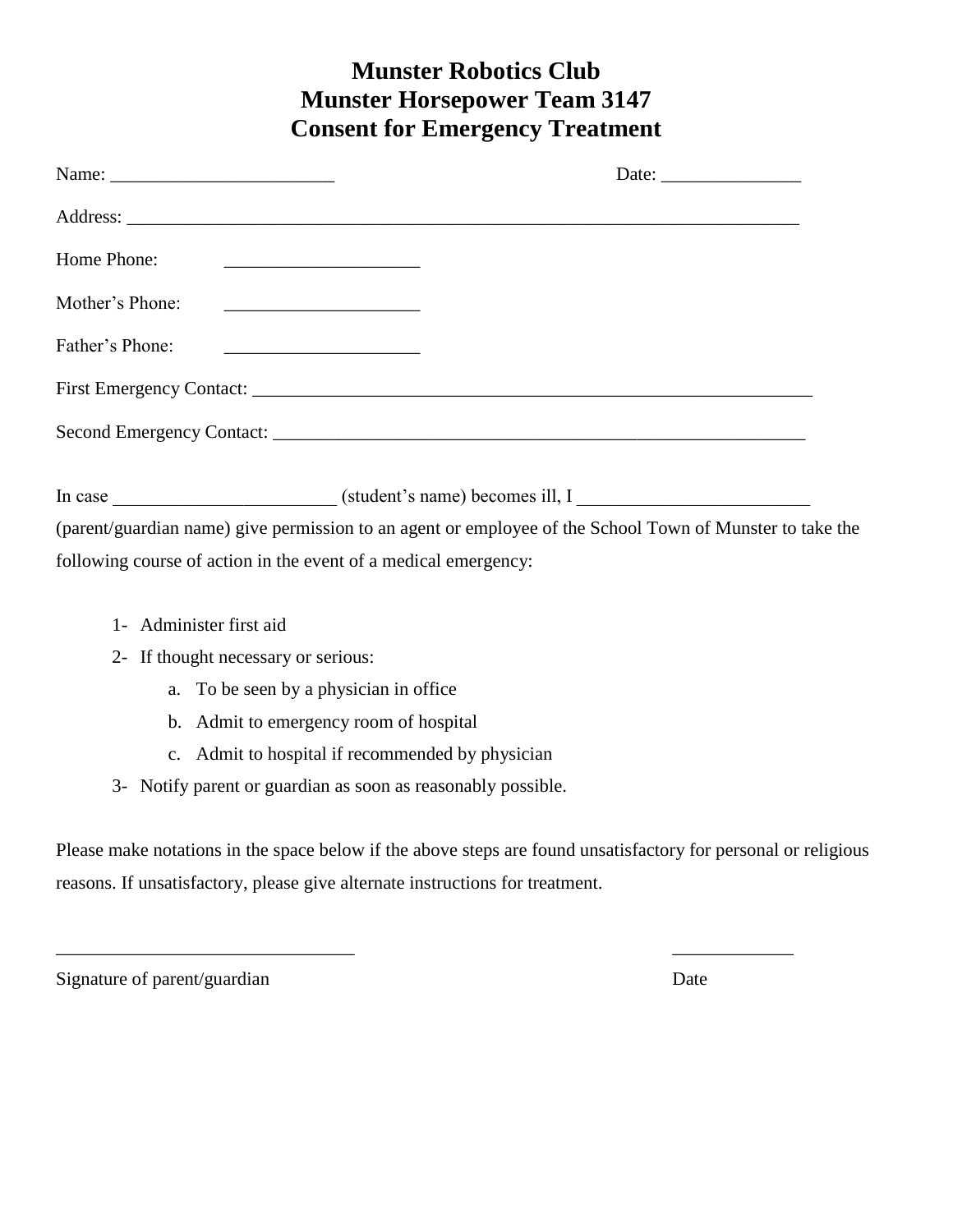## **Munster Robotics Club Munster Horsepower Team 3147 Medical Information**

|                                                                                                                                                                                                                                                         | $\boxed{\text{DOB:}\qquad \qquad }$ |  |
|---------------------------------------------------------------------------------------------------------------------------------------------------------------------------------------------------------------------------------------------------------|-------------------------------------|--|
| Exact date, if possible, of last tetanus shot: __________________________________                                                                                                                                                                       |                                     |  |
| Specific diseases, such as diabetes, heart disease, etc, medical problems for which the student is presently being<br>treated or medical history of which the teacher should be aware:                                                                  |                                     |  |
| ,我们也不会有什么。""我们的人,我们也不会有什么?""我们的人,我们也不会有什么?""我们的人,我们也不会有什么?""我们的人,我们也不会有什么?""我们的人<br>Attach additional pages if needed.                                                                                                                                  |                                     |  |
|                                                                                                                                                                                                                                                         |                                     |  |
| Allergies to foods:                                                                                                                                                                                                                                     |                                     |  |
|                                                                                                                                                                                                                                                         |                                     |  |
| All prescriptions must be in prescription bottles with the original labels giving the student as the patient. The<br>name and dosage of the medications must be included on the label. The precise drug information should be<br>included, if possible. |                                     |  |
| What medication will the student be carrying? ___________________________________                                                                                                                                                                       |                                     |  |
| What is it for?                                                                                                                                                                                                                                         |                                     |  |
|                                                                                                                                                                                                                                                         |                                     |  |
| Attach additional pages if needed.                                                                                                                                                                                                                      |                                     |  |
| Will the student be wearing contact lenses?                                                                                                                                                                                                             |                                     |  |
|                                                                                                                                                                                                                                                         |                                     |  |